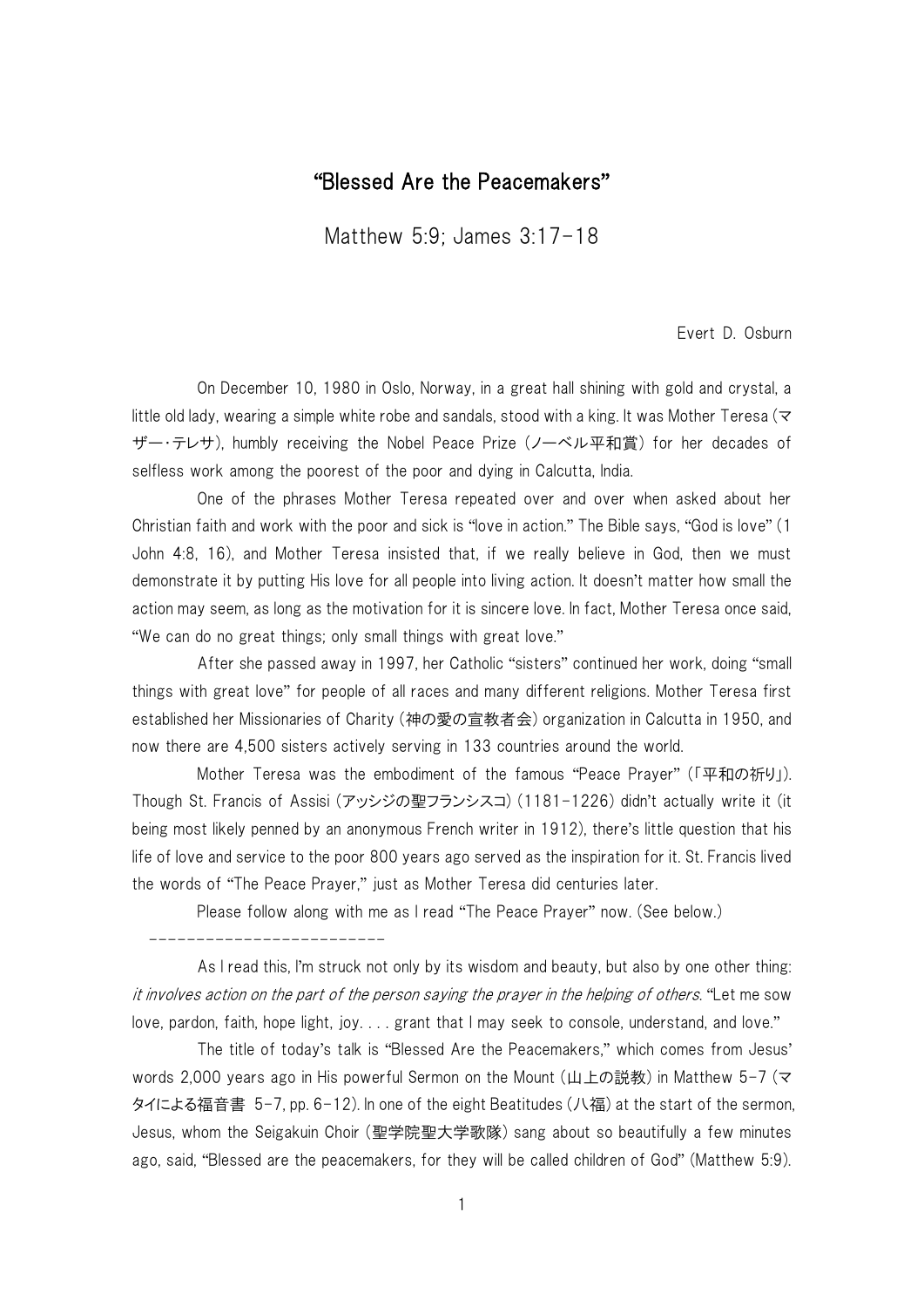「平和を実現する人々は、幸いである、その人たちは神の子と呼ばれる。」(マタイによる福音書 5 章 9 節, p. 6)

The word "peacemaker" occurs only here and one other place in the English Bible, in James 3:17-18, which reads, "But the wisdom that comes down from heaven is first of all pure; then peace-loving, considerate, submissive, full of mercy and good fruit, impartial and sincere. Peacemakers who sow in peace reap a harvest of righteousness."

「上から出た知恵は、何よりもまず、純真で、更に、温和で、優しく、従順なものです。憐れみと良い 実に満ちています。偏見はなく、偽善的でもありません。義の実は、平和を実現する人たちによって、 平和のうちに蒔かれるのです。」(ヤコブの手紙 3 章 17~18 節, pp. 424-25)

The very word, "peacemaker," means "one who makes peace" (平和を実現する人). In other words, peace is something we must do. When Jesus concluded the Sermon on the Mount, He said, "Therefore everyone who hears these words of mine and *puts them into practice* is like a wise man who built his house on the rock" (Matthew 7:24).

「そこで、わたしのこれらの言葉を聞いて行う者は皆、岩の上に自分の家を建てた賢い人に似てい る。」(マタイによる福音書 7 章 24 節, p. 12)

Please note that there's a big difference between being a peace lover and a peacemaker. We all love peace, but just saying, "I love peace" or "I want peace," or even "We're a peace country," doesn't make it happen. Those are just words. Making peace requires *action*.

In fact, as Robert Fulghum points out in his best-selling book, All I Really Need to Know I Learned in Kindergarten, "Peace is not something you wish for; it's something you make, something you do, something you are, and something you give away!"

Great peacemakers in history, like St. Francis of Assisi and Mother Teresa, didn't just wish for peace, they made it, they did it, they were peace, and they gave it away.

Since this week in chapel we're thinking of The Peace Prayer and the  $70<sup>th</sup>$  anniversary of the end of World War Two (第二次世界大戦), let me tell you of another peacemaker who made, did, was, and gave away peace. His name is Jacob DeShazer (ジェイコブ・デシェーザー).

Jacob DeShazer is an American who was born in 1931 in West Stayton, a little town in Oregon (オレゴン州), the state where I'm from. He was in the United States Army Air Corps (ア メリカ陸軍航空隊) when Japan attacked Pearl Harbor (真珠湾) on December 7, 1941 (December 8th in Japan).

DeShazer hated the Japanese for doing that. On April 18, 1942, he participated in the Doolittle Raid (ドーリットル空襲) on Japan. He was the bombardier of the last of sixteen B-25 bombers (爆撃機) that took off from the aircraft carrier (航空母艦), U.S.S. Hornet. DeShazer's plane, named "Bat out of Hell," bombed Nagoya and then flew on to China. The plane ran out of gas and couldn't make it to the intended destination, though, and he and the all the crew (members) of his plane were captured by the Japanese army.

For the next 40 months, until the end of the war, Jacob DeShazer was in various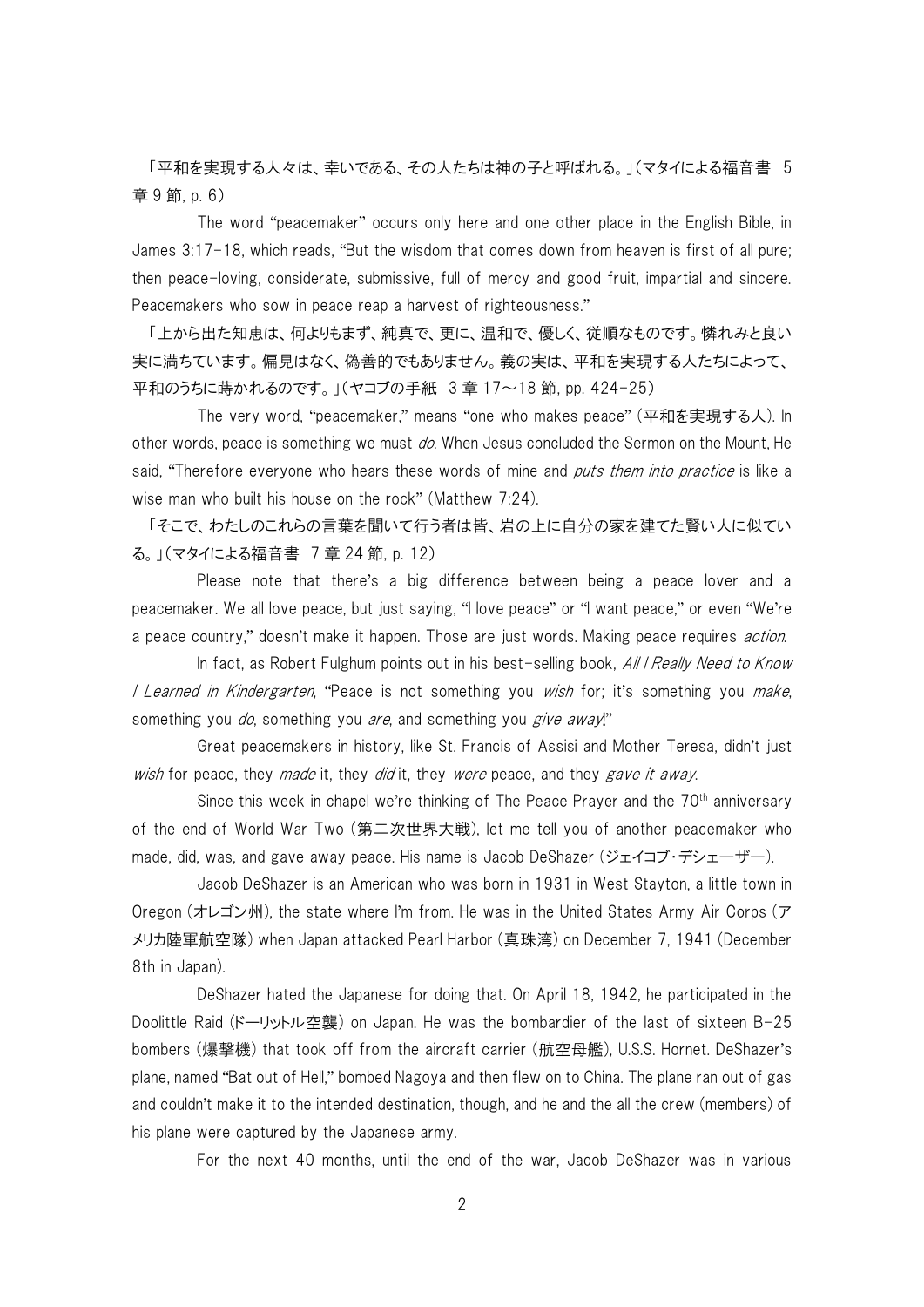prisoner-of-war camps (戦争捕虜収容所) both in Japan and China. For 34 of those months, he was in solitary confinement (kept alone), and he was beaten severely and treated very badly much of the time. Three of his friends were executed (killed) by their Japanese captors, and one died of starvation (飢餓) in the prison camp.

Naturally, he hated the Japanese even more because of this. However, during his imprisonment, DeShazer began to wonder why people of the same human race (人類), American or Japanese, should have such hate (憎しみ) for each other. He had heard about Christianity changing hatred between people into real brotherly love. After that, he was able to get a Bible for three weeks, and he read the whole thing twice during that time.

On June 8, 1944, the words of Romans 10:9 (ローマの信徒への手紙) in the New Testament had such power that he decided to become a Christian right there in his prison cell. He said that after that, "God had given me new spiritual eyes, and that when I looked at the Japanese officers and guards who had starved and beaten me and my companions so cruelly, I found my bitter hatred for them changed to loving pity."

He realized that his Japanese guards knew nothing of Jesus Christ or the words of the Bible. His attitude toward them changed as he thought of Jesus' words just before His death on the Cross (十字架), "Father, forgive them, for they do not know what they are doing" (Luke 23:34).

「そのとき、イエスは言われた。「父よ、彼らをお赦しください。自分が何をしているのか知らないので す。」人々はくじを引いて、イエスの服を分け合った。」(ルカによる福音書 23 章 34 節, p. 158)

At the end of the war in August 1945, DeShazer decided to become a missionary (宣 教師) to Japan. He was going to be a peacemaker and put God's love into action. He went back to America and studied to be a missionary at Seattle Pacific College. He returned to Japan with his wife, Florence, in 1948, and they did missions work here for the next thirty years.

Early in his ministry in Japan in 1950, DeShazer wrote a pamphlet entitled, "I Was a Prisoner of Japan" (「私は日本の捕虜であった」). It contained his testimony (証) of how he had been saved by Jesus Christ and how he now wanted to share God's love, peace, and hope with the people of Japan.

Unknown to DeShazer at the time, one Japanese man who was greatly affected by his testimony as an American prisoner-of-war who became a Christian evangelist (伝道者) to Japan was Mitsuo Fuchida (淵田美津雄). Maybe you've heard of him.

Mitsuo Fuchida was the leader of the Japanese attack on Pearl Harbor (真珠湾攻撃隊 総隊長) on December 7, 1941! He was an elite pilot out of the Japanese Naval Academy at Eta-jima (海軍兵学校/江田島) and flight leader who flew from the aircraft carrier Akagi (赤城 航空母艦), and who's hero was Hitler.

Fuchida was one of the few pilots from 1941who survived the war. Actually, he had been in Hiroshima on August 5, 1945, but left before the atomic bomb was dropped on it the next